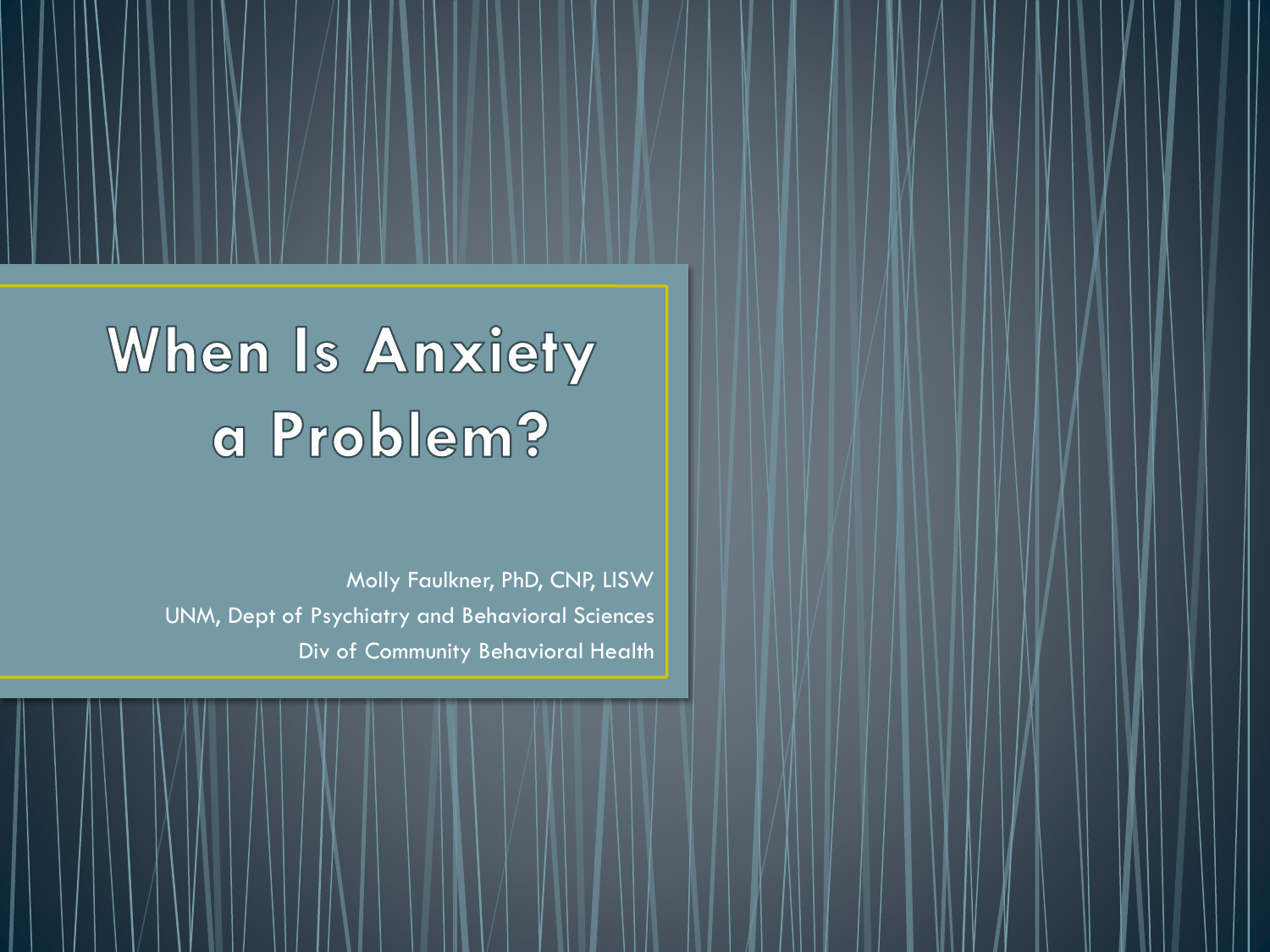# Agenda

- What is anxiety?
- What causes anxiety?
- When is anxiety a problem?
- What is the size of the problem?
- What are the different types of anxiety?
- How can you feel better if you have anxiety?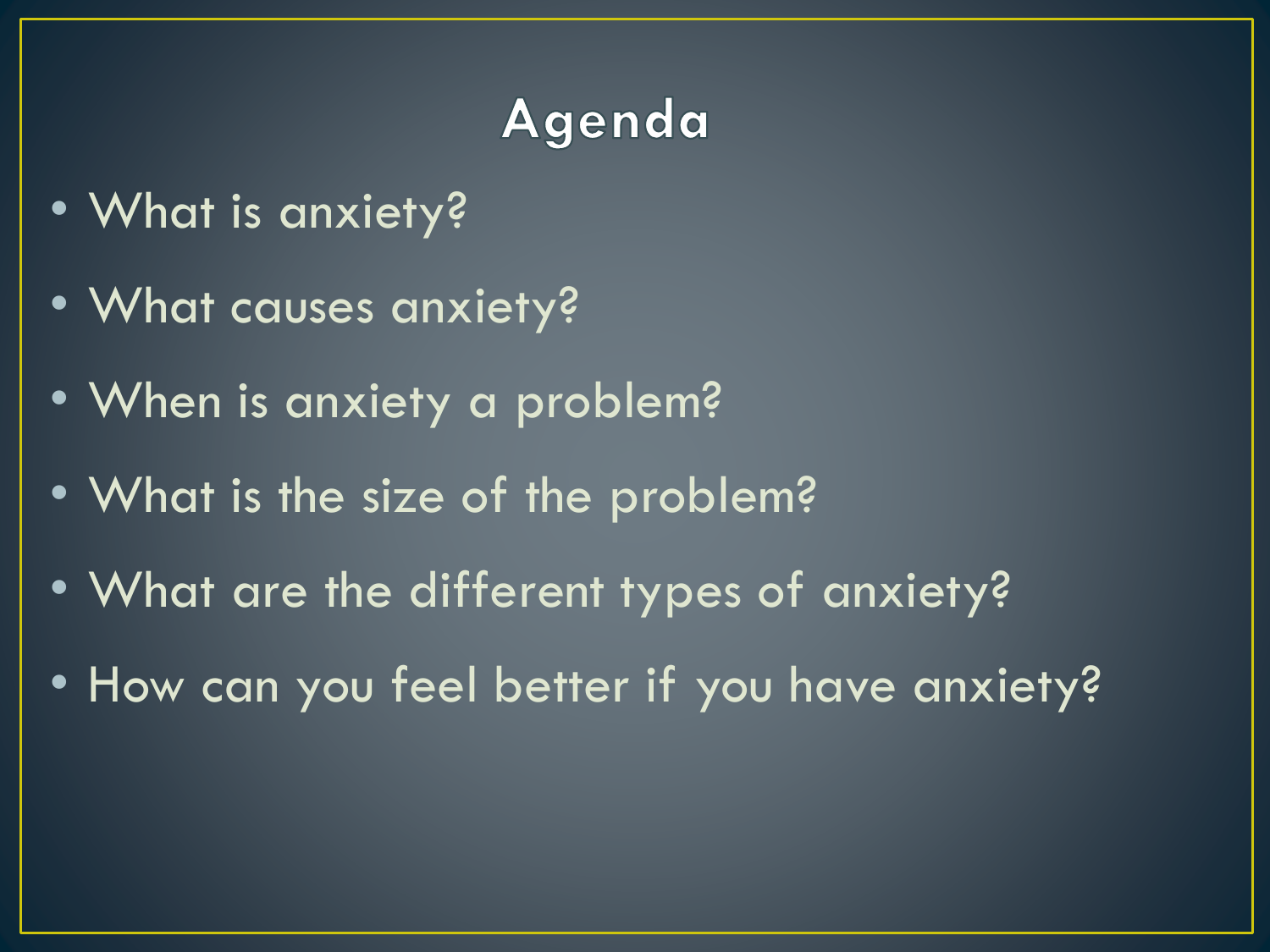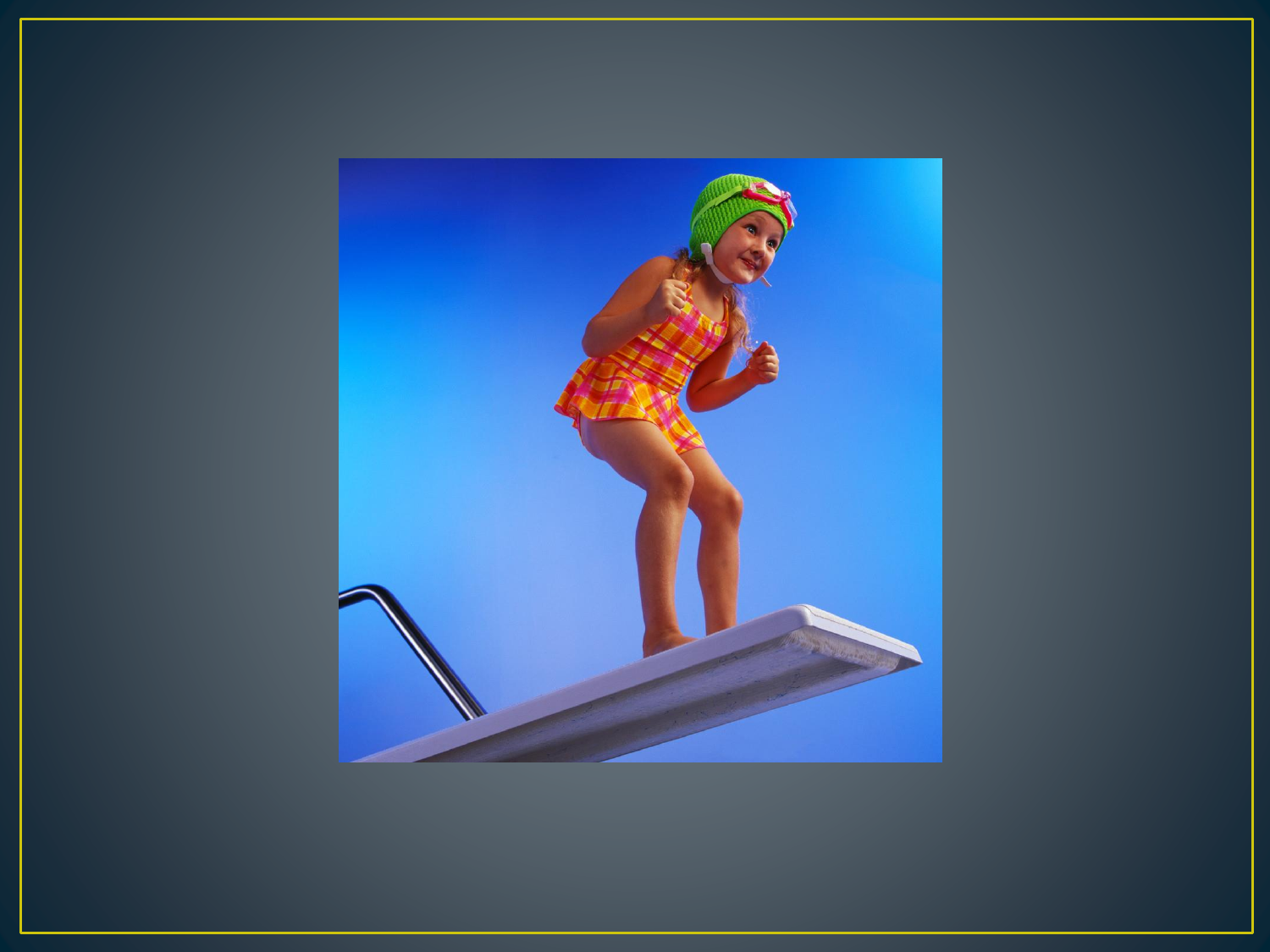# What is anxiety?



- Normal physical and emotional response to perceived or actual threat
- Helps:
	- to remove us from harm
	- get ready for important events
	- a warning to be alert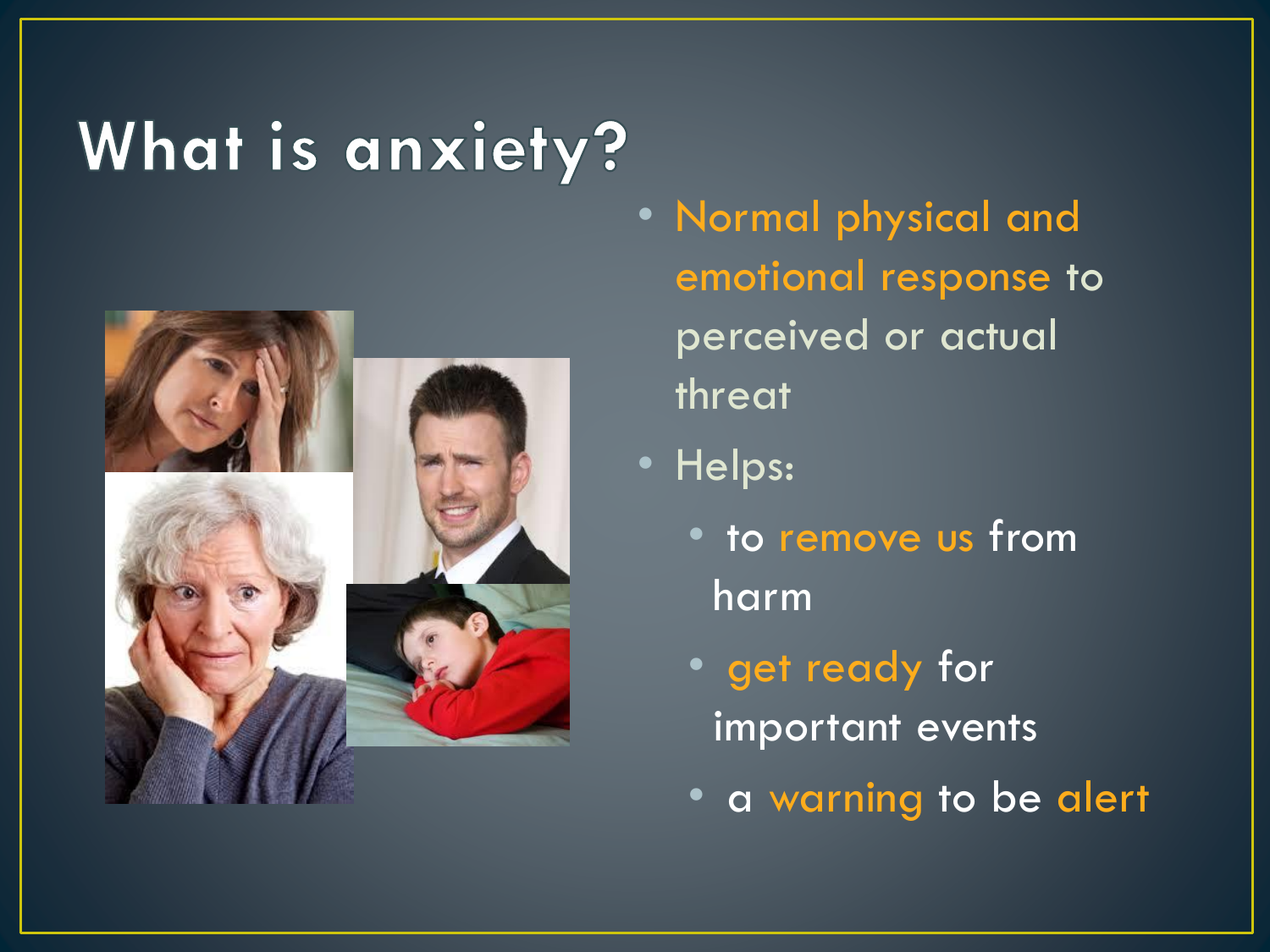#### What causes anxiety?

- Stress of ANY kind
	- Work
	- Relationships
	- Health problems
	- Financial
	- Trauma
	- Life threatening trauma
- Genetic-run in families, biological
- Develop from a complex set of risk factors, including genetics, brain chemistry, personality, and life events.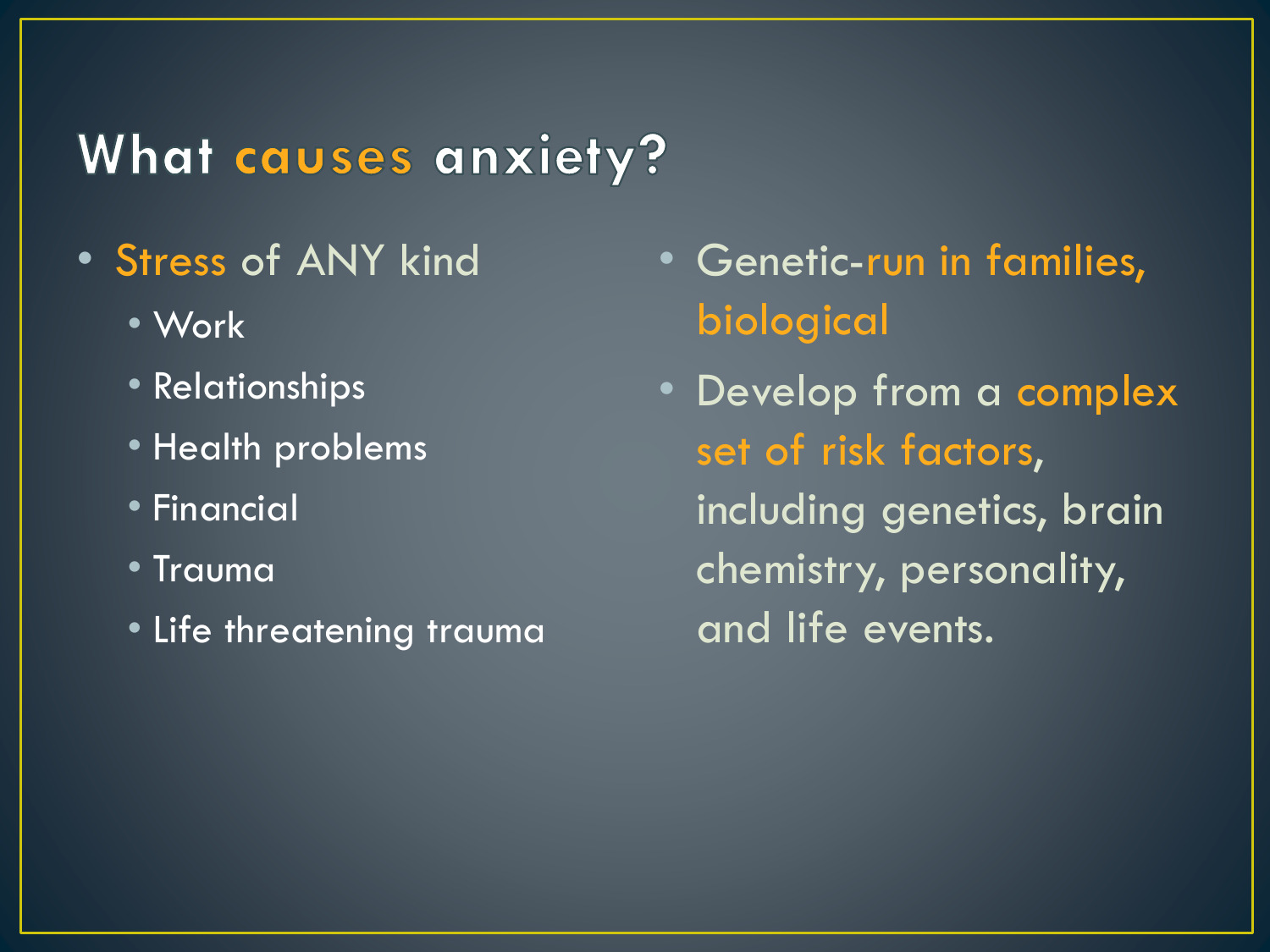What causes anxiety?

# •Genetic

•Cognitive-Behavioral • Physiological • Ecological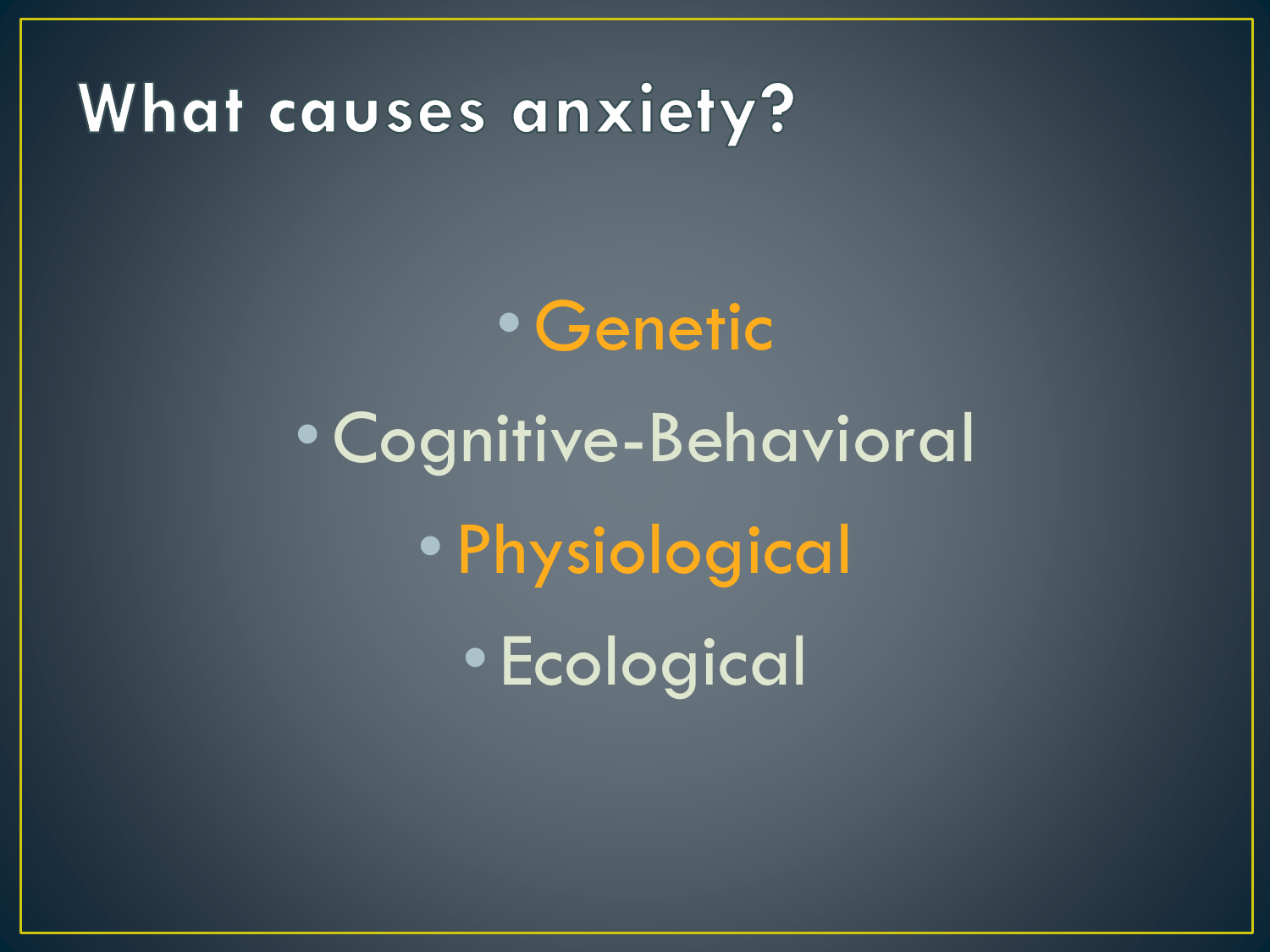#### **Genetic Heritability**

- Anxiety disorders are 36 to 65% inheritable… Including but not limited to obsessive-compulsive disorder (OCD), panic disorder (PD), and generalized anxiety disorder (GAD).
- Anxiety disorders aggregate in families but also have strong environmental influences
- Predisposition to over arousal and hyper-reactivity to stimuli

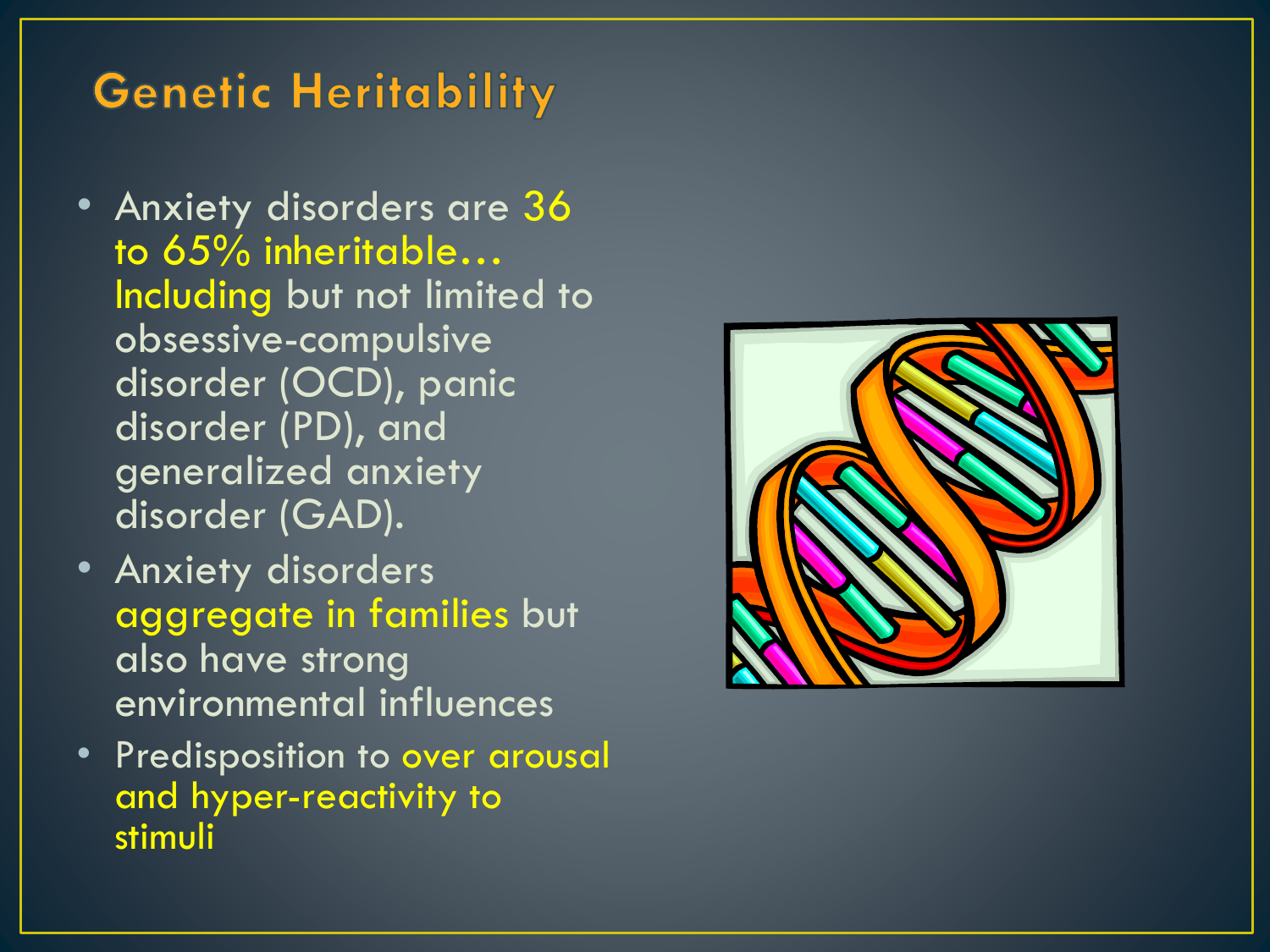### Cognitive-Behavioral

- Learned dysfunctional thoughts, feelings, and behaviors through their experiences before and during adolescence.
- Negative responses reinforced thru avoidance and escape
- Cognitive biases are developed such as paying attention to threat related stimuli and overestimating degree of personal risk in various situations.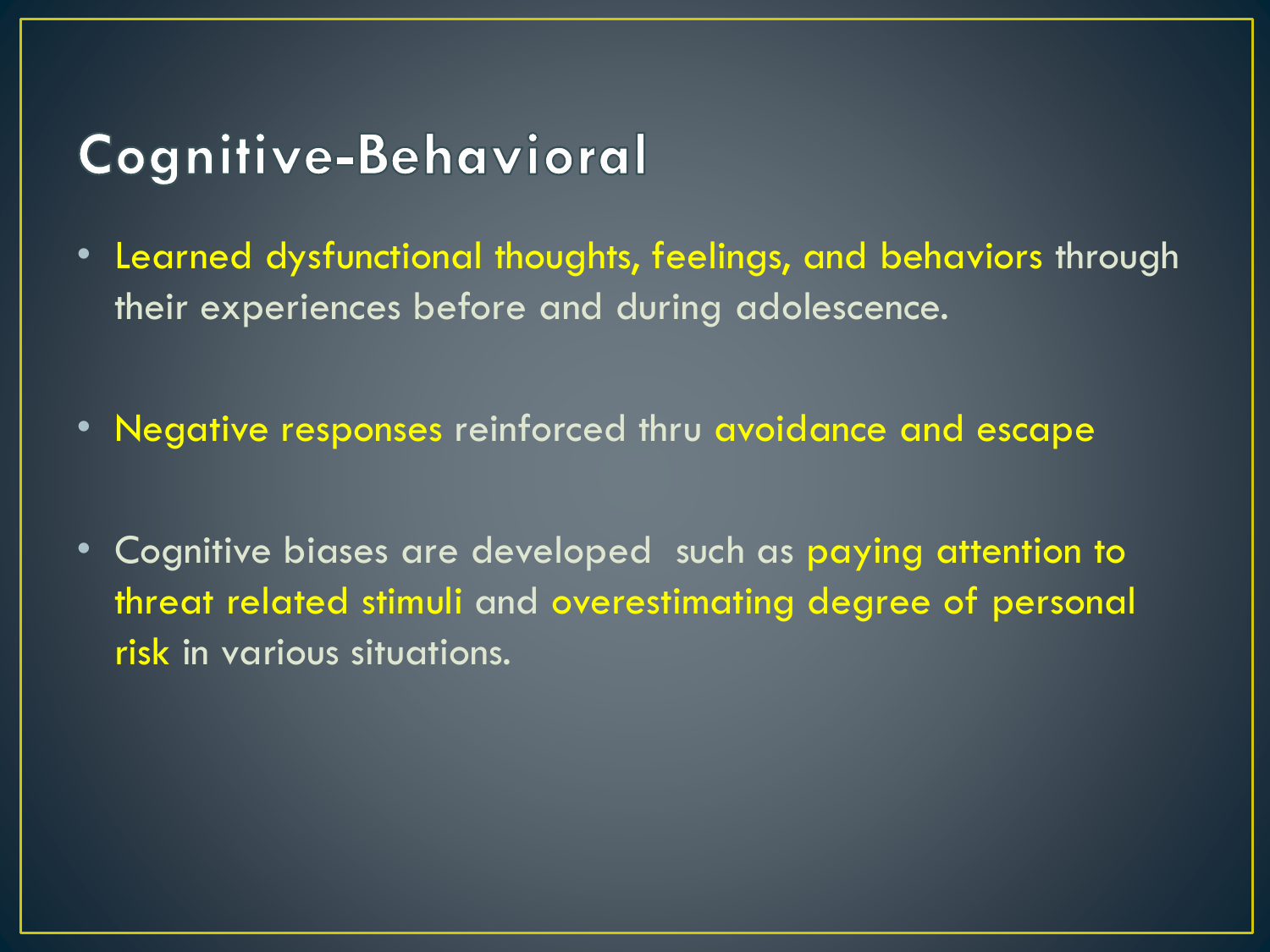#### **Risk Factors**

- Poverty
- Community Violence
- Lower educational attainment
- Exposure trauma in childhood, including neglect and abusemore severe trauma more likely it will result in mental health disorder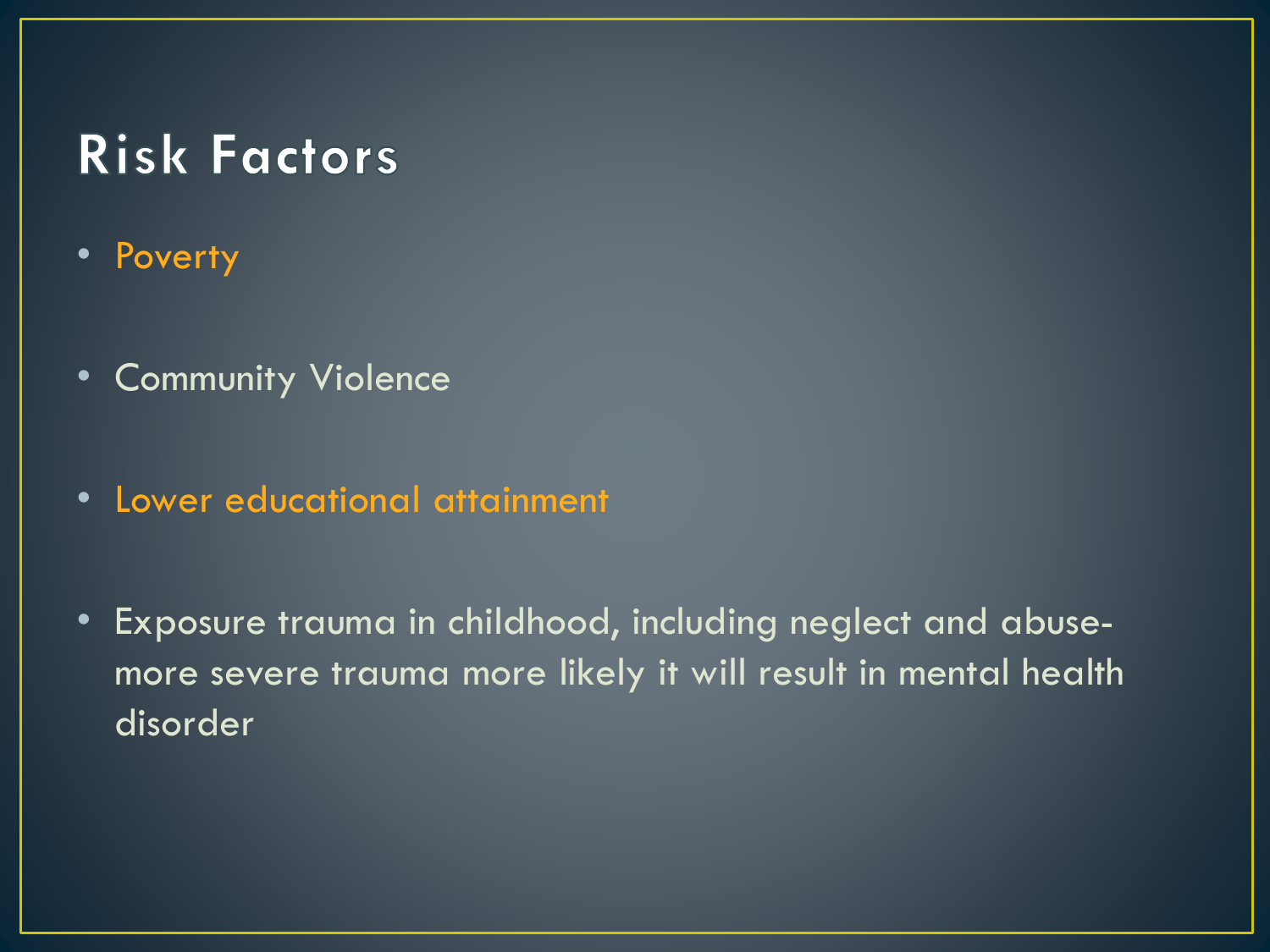- Anxiety disorders are the most frequent mental health problems seen in primary care and psychiatry.
- Cause social and academic issues for children and can increase risk of range of mental health problems throughout development and into adulthood

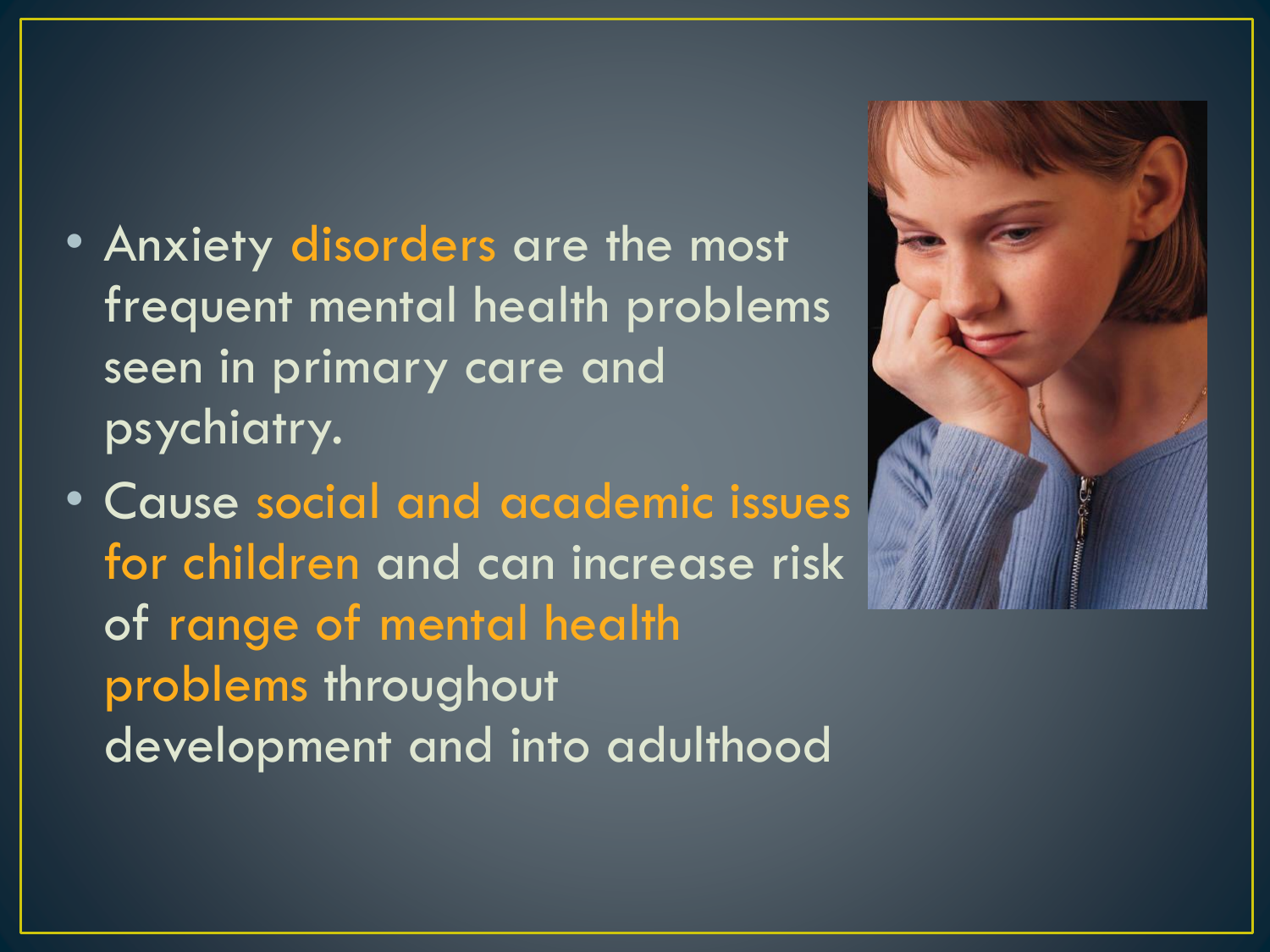### When is anxiety a problem?

#### **Everyday Anxiety**

#### **Anxiety Disorder**

- Worry about paying bills, landing a job, a romantic breakup, or other important life events
- Embarrassment of selfconsciousness in an uncomfortable or awkward social situation
- A case of nerves or sweating before a big test, business presentation stage performance or other significant event
- Realistic fear of a dangerous object, place or situation
- Making sure you are health and living in a safe hazard-free environment
- Anxiety, sadness , or difficulty sleeping immediately after a traumatic event
- Constant and unsubstantiated worry that carries significant distress and interferes with daily life
- Avoiding social situations for fear of being judged, embarrassed, or humiliated
- Seemingly out-of-the-blue panic attacks and the preoccupation with the fear of having another one
- Irrational fear or avoidance of an object, place, or situation that poses little or no treat of danger
- Performing uncontrollable repetitive actions such as excessive cleaning or checking or touching and arranging
- Recurring nightmares, flashbacks, or emotional numbing related to a traumatic event that occurred several months or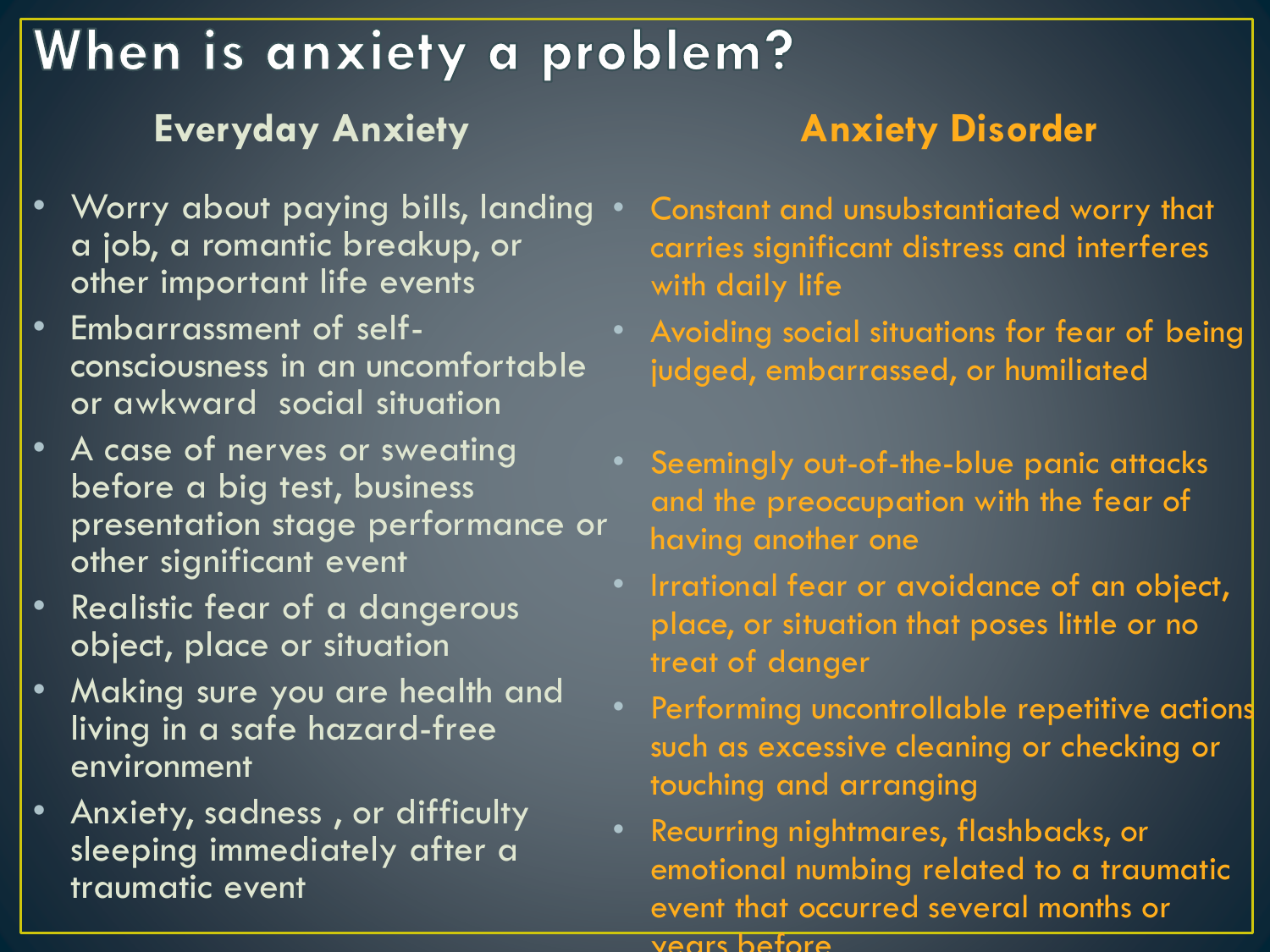### Physical Symptoms of Anxiety -can be vague and numerous

- Fatigue, general muscle tension, memory loss and difficulty in concentrating, malaise, insomnia, dry mouth, or a poorly defined sense of "not being well."
- Palpitations, tachycardia, syncope or pre-syncope, shortness of breath, and chest tightness or pain
- Diarrhea, nausea, and abdominal pain.
- Frequent urination and urinary urgency may be reported. Neurological symptoms may include trembling, dizziness, paresthesias, or numbness.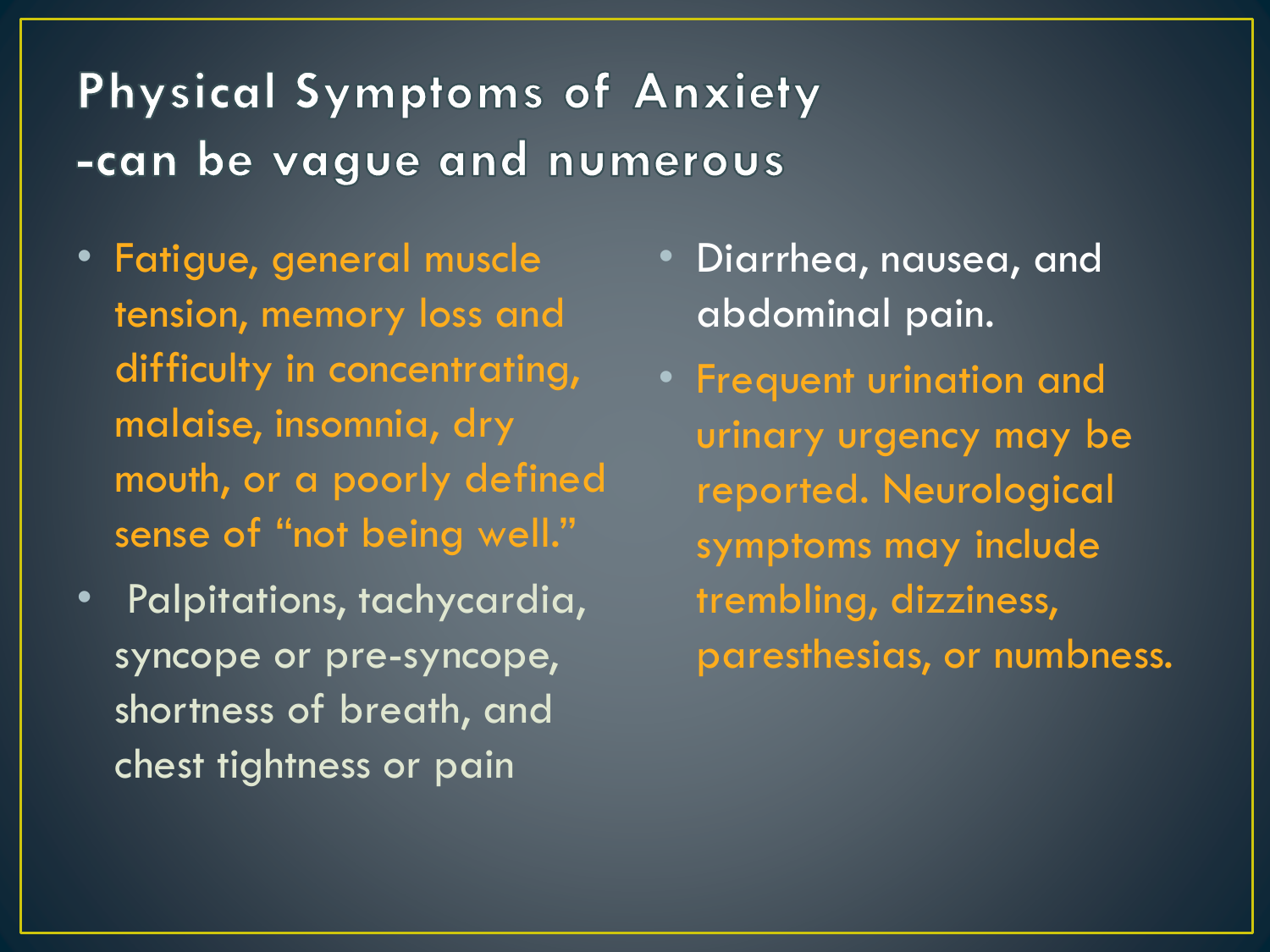#### **Sleep Related Problems**

- Common feature of anxiety disorders and adults with ID
- Obtain detailed information related to both sleep & anxiety in adolescents presenting with difficulties in either domain
- Sleep problems are early markers for emerging psychopathology, including anxiety disorders
- SRPs associated with impaired family functioning
- Sleep dysregulation, irritability, social withdrawal, poor concentration, negative attitude about self and future, decreased appetite a subgroup of 28% to 69% have anxiety or depression have both at the same time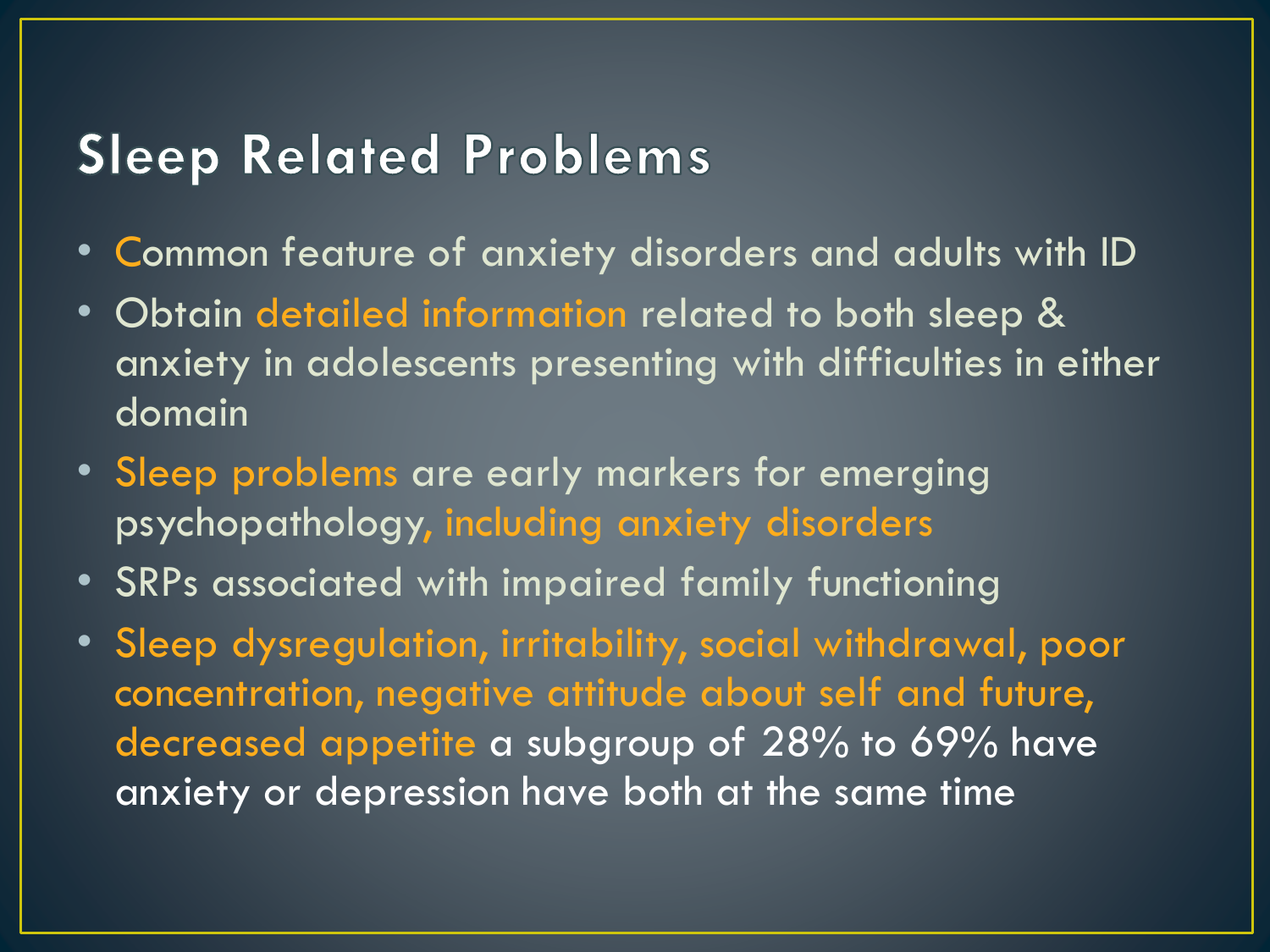### What is the size of the problem? Children?

- Many children suffer from anxiety $\sim$ 
	- Occurs in 5% to 19% of all children and adolescents
	- Under 12 prevalence between 2.6% and 5.2% with separation anxiety the most common disorder
- Children with anxiety more likely to have difficulty with friendships family life school

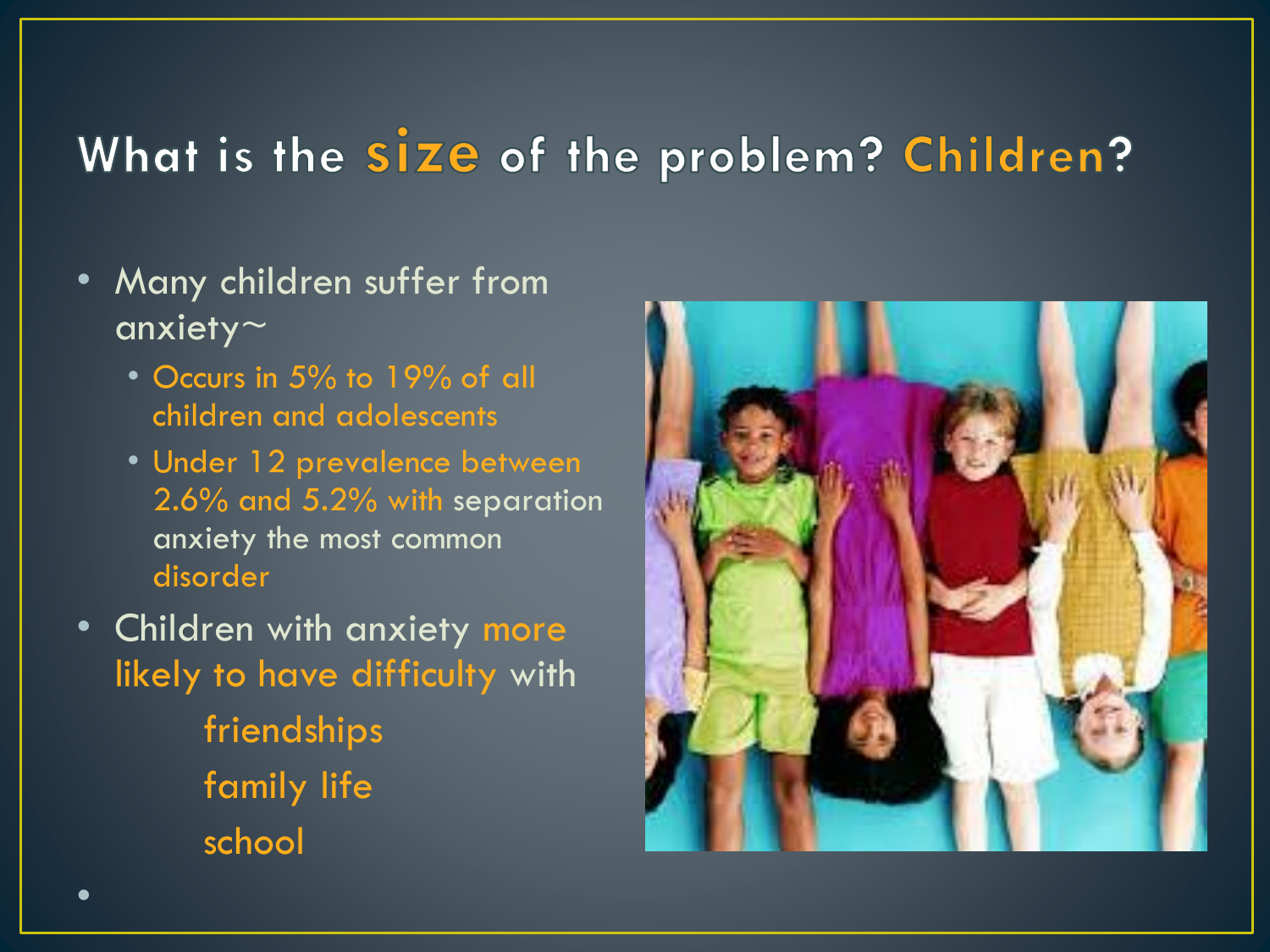#### What is the size of the problem? Children?



• Treatments for children can help to prevent mental health problems or drug and alcohol misuse in later life.

• Equal prevalence among young boys and girls *until* adolescence; then 2:1 to 3:1 females to males

• Adults seen for anxiety had the origins in childhood adolescence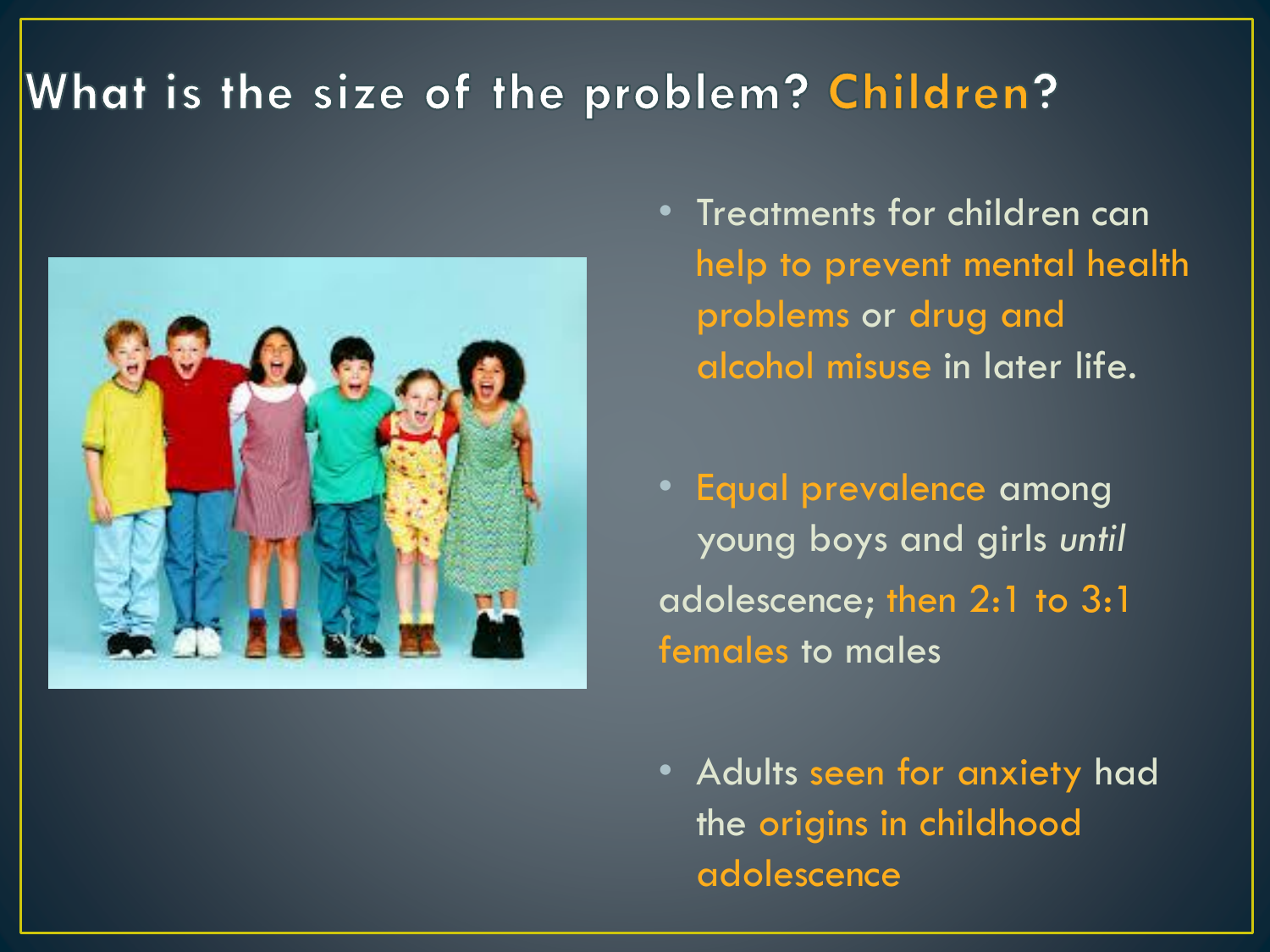#### What is the size of the problem? Adults?

- 40 million adults- the most common mental illness in the U.S.
- Only  $1/3$  suffering get treatment
- 3 to 5 times more likely to visit doctor seeking relief for anxiety symptoms that mimic physical illness
- •
- Women are 2 to 3 x more likely to have anxiety disorders than men
- Not uncommon to have an anxiety disorder and depression

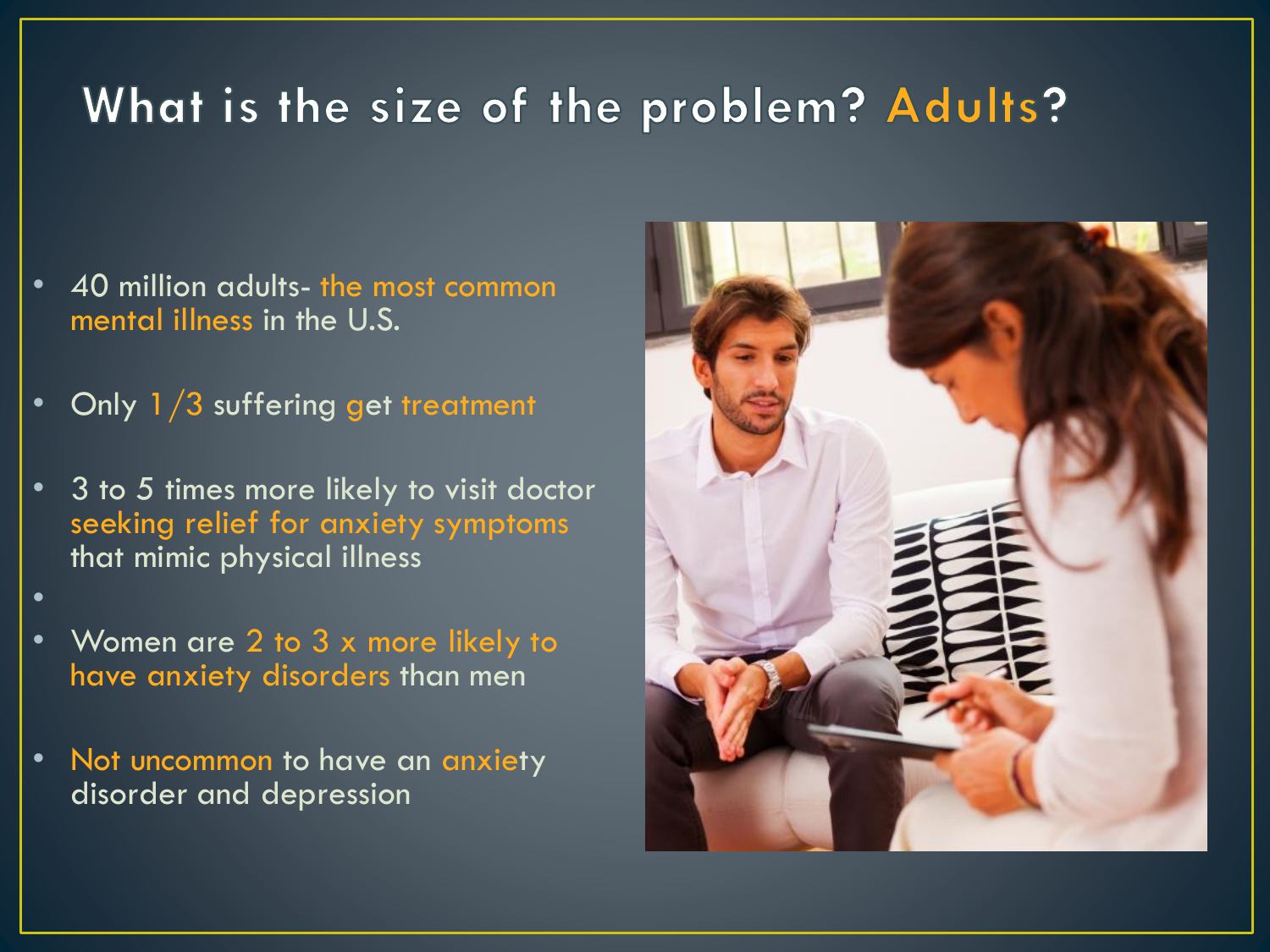# **ANXIETY** What is the SIZE of the problem in DDMI?

- No clear numbers for DDMI population…
- However one of the MOST common forms of psychological distress for people with an intellectual disability 14 to 26.8%



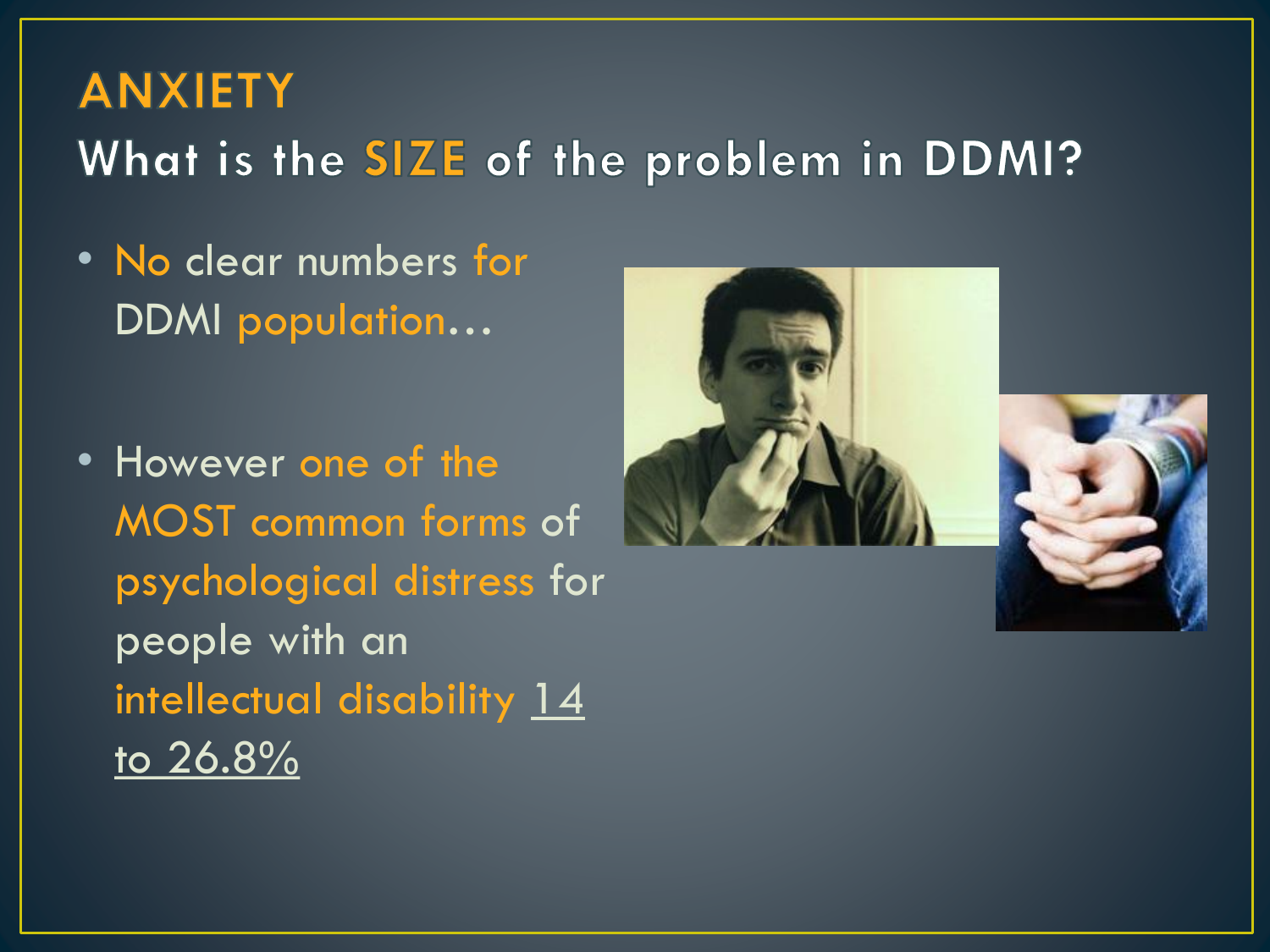# 5 Nonverbal Signs

of Anxiety in Children and Adults with ID

- 1. Sleep disturbances that are more than several days; actual dreams of the trauma may or may not appear
- 2. Clinging behavior, anxiety from separating, reluctance on going back to workshop or school
- 3. Phobias about distressing stimuli people, places, events which remind the child or adult of the precipitating event
- 4. Conduct disturbances at home, school or work place which are responses to anxiety & frustrations.
- 5. Doubts about self worth & desire to withdraw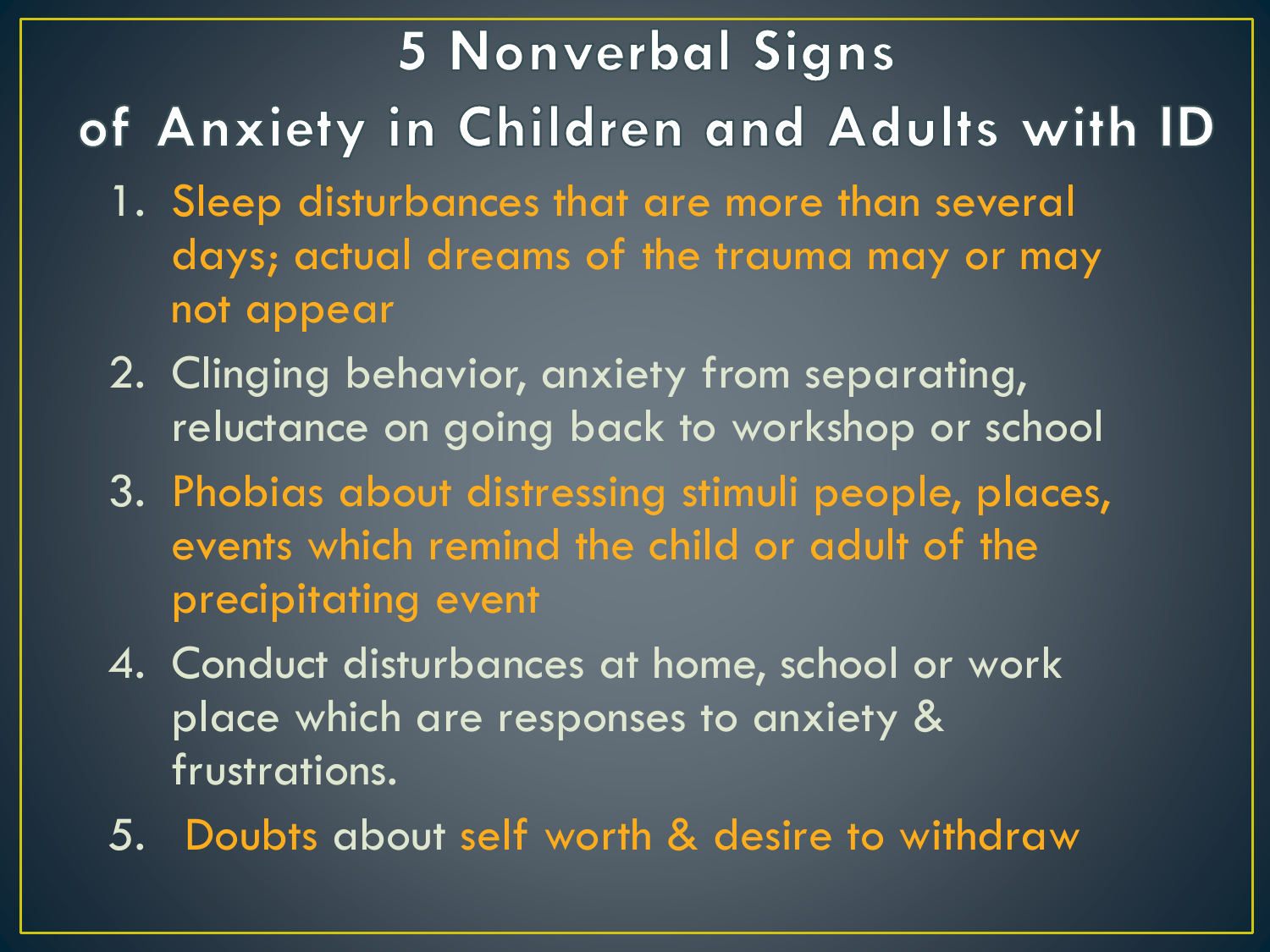# **ANXIETY DDMI** Neurobiological Basis

- Related to abnormal stress and autonomic system reactivity and brain function- "fight or flight"
- Dysregulation of autonomic nervous system activity
	- Abnormal cardiovascular and electrodermal responses

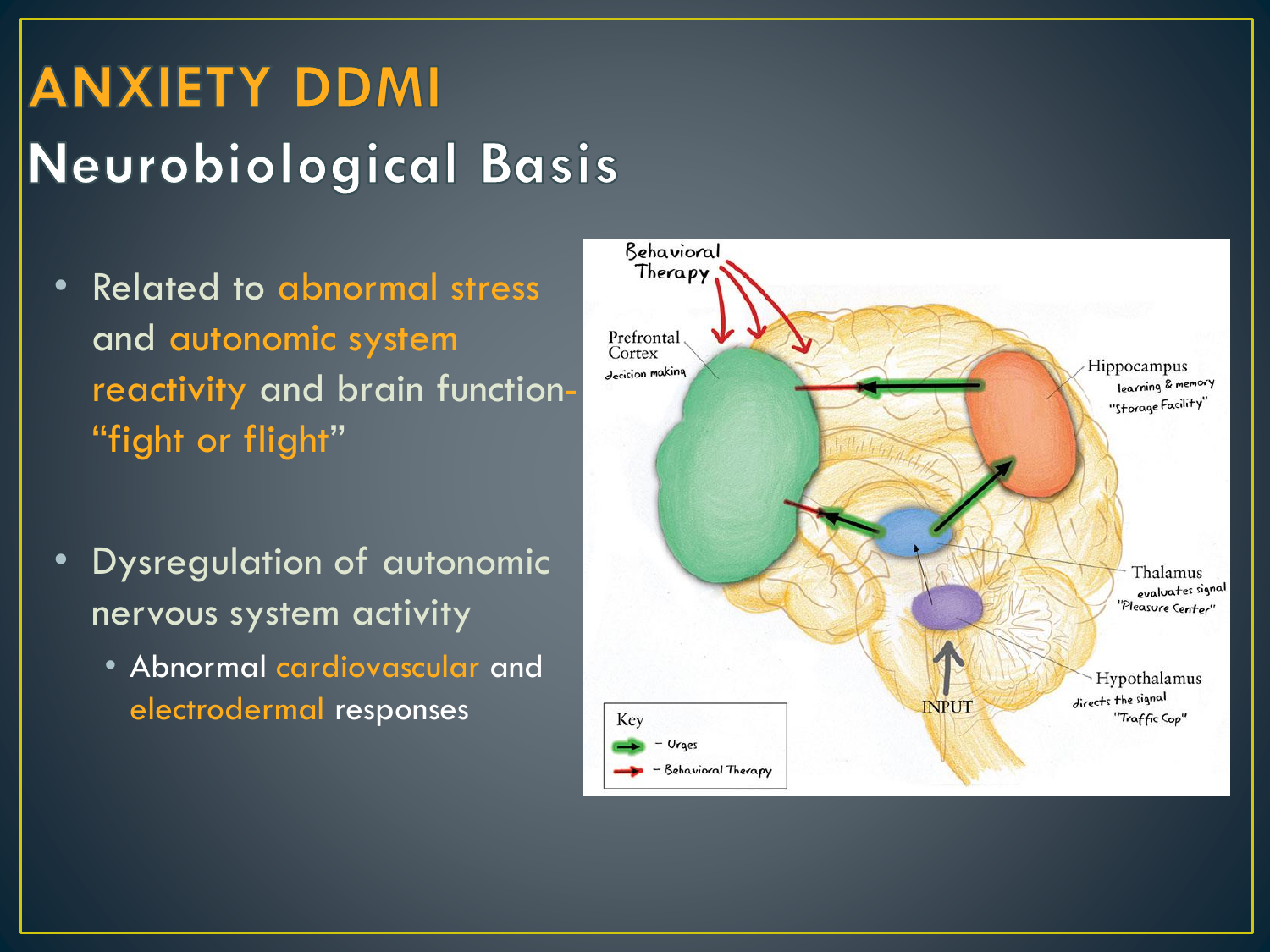## **Practical Clinical Guidelines** for People with Intellectual Disabilities

1. Anxiety disorders are common in patients with developmental disorders, but frequently go undiagnosed.

2. Use well-standardized, validated, reliable assessments. Consider use of assessments specifically developed for patients with developmental disorders.

3. Use multiple, collateral sources of information.

4. Consider the evidence for effectiveness of treatment in reducing anxiety symptoms along with risk of side effects when prescribing medications.

5. Consider psychosocial treatment, but especially that few studies exist for applying these treatments in patients with anxiety and developmental disorders. Adaptations and modifications to standard or well-studied approaches may be necessary.

6. Make use of multidisciplinary treatment and intervention teams.

Psychiatr Q (2008) 79:249–263 259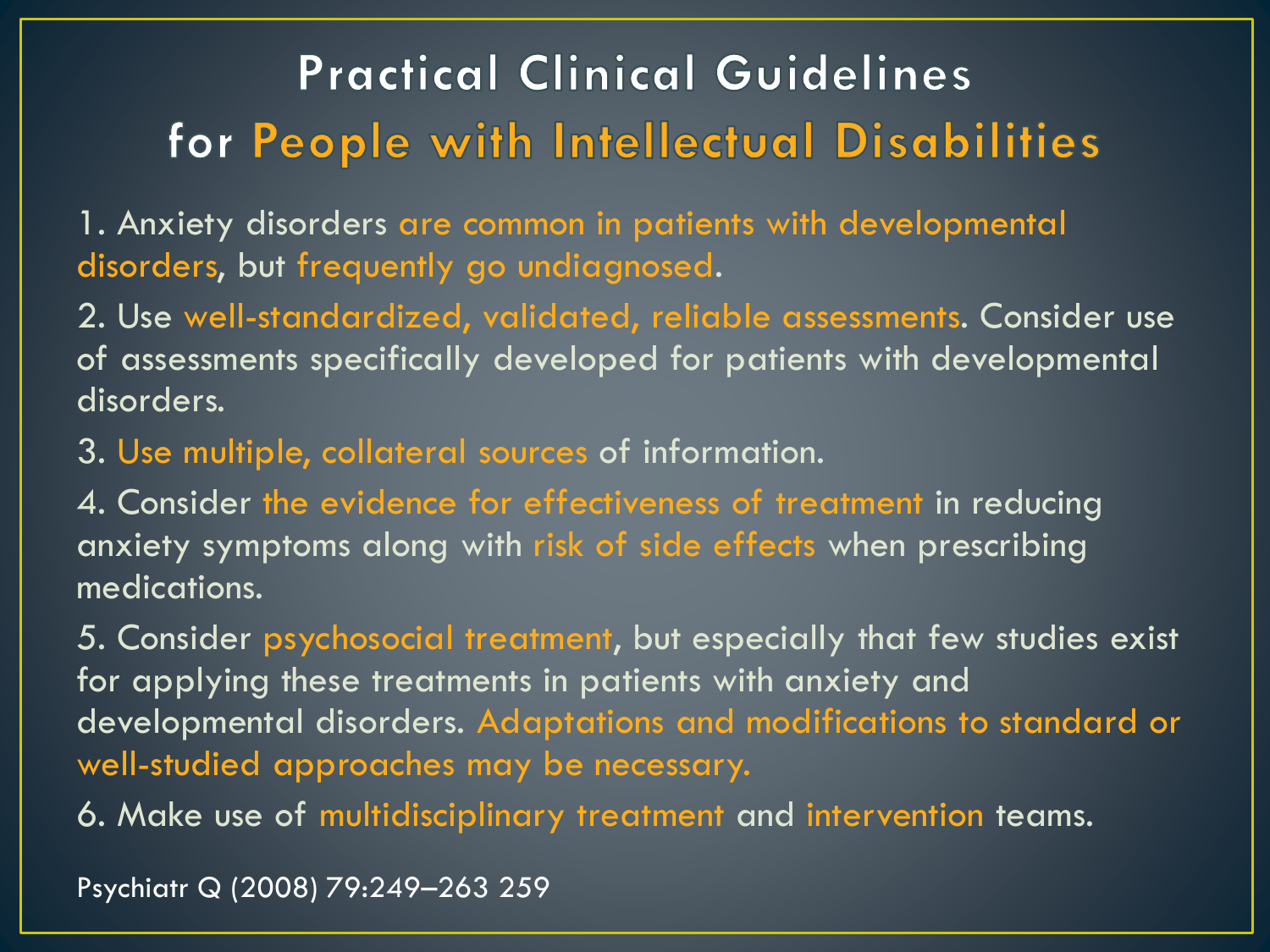#### What is the size of the problem? Elderly?



60+ yrs 17% have anxiety

Often see depression with anxiety

Occurs with medical illnesses

Generalized anxiety disorder is most common anxiety disorder in older adults

Can be associated with traumatic evenst, falls, acute illnesses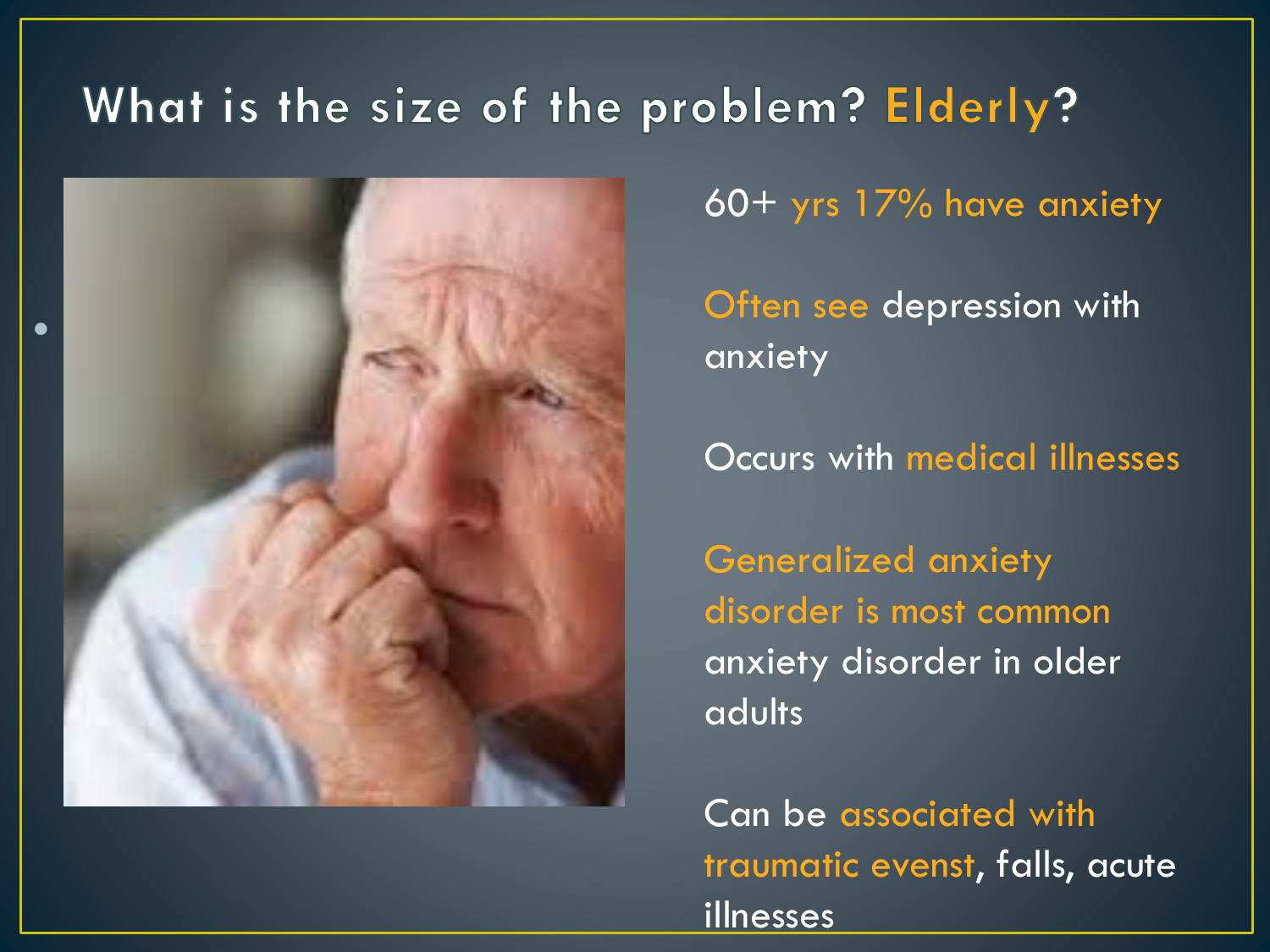### **Types of Anxiety Disorders**

- •Separation Anxiety Disorder
- •Panic Disorder with and without agoraphobia
- •Social phobia
- •Obsessive-compulsive Disorder
- •Acute Stress Disorder
- •PTSD
- •Generalized anxiety disorders

•Anxiety Disorder NOS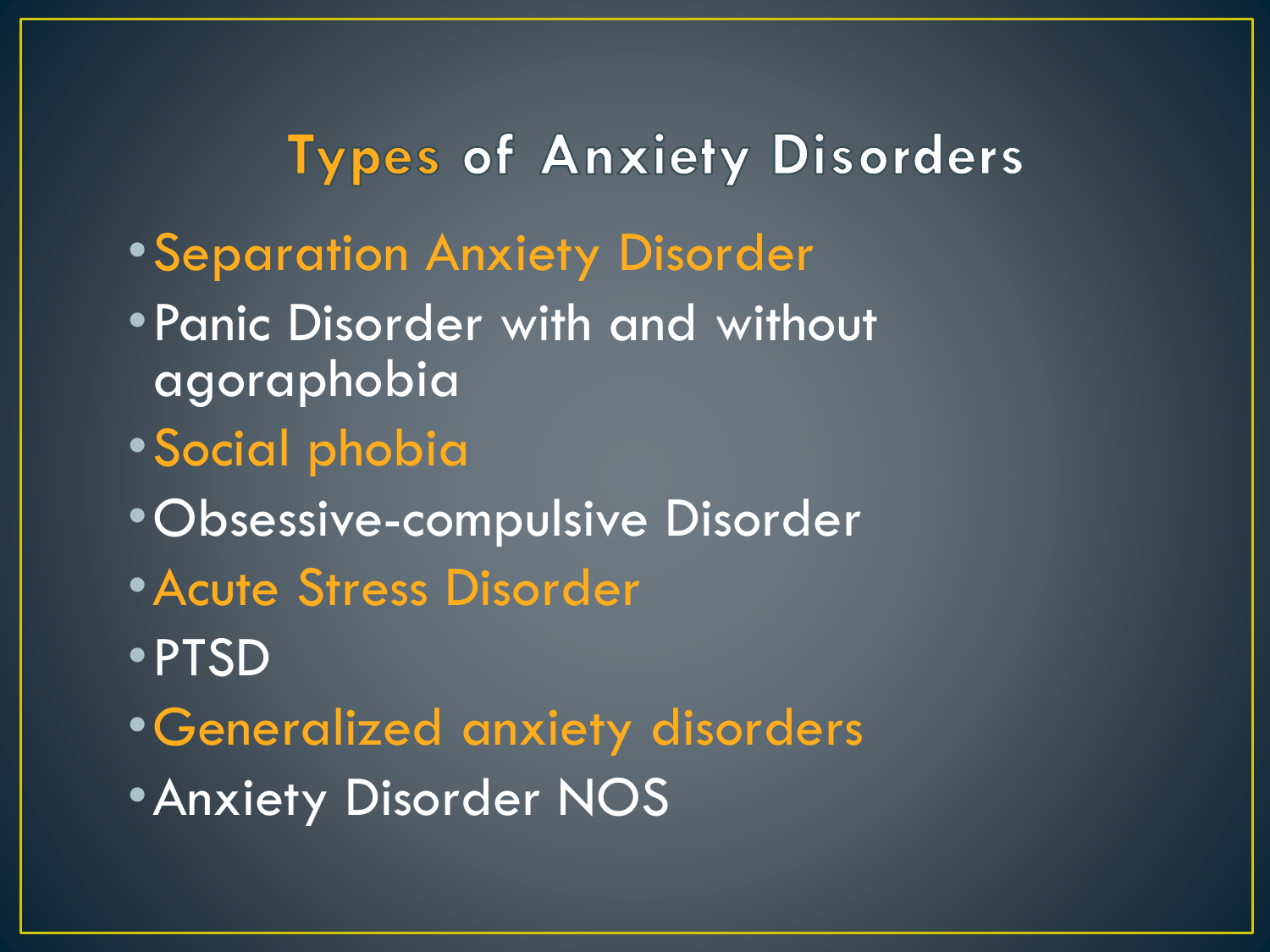## How can those who have problem anxiety feel better?

Recognition Deep breathing Relaxation exercises **Exercise** 

Good nutrition

Cognitive Behavioral Therapy **Medications** 



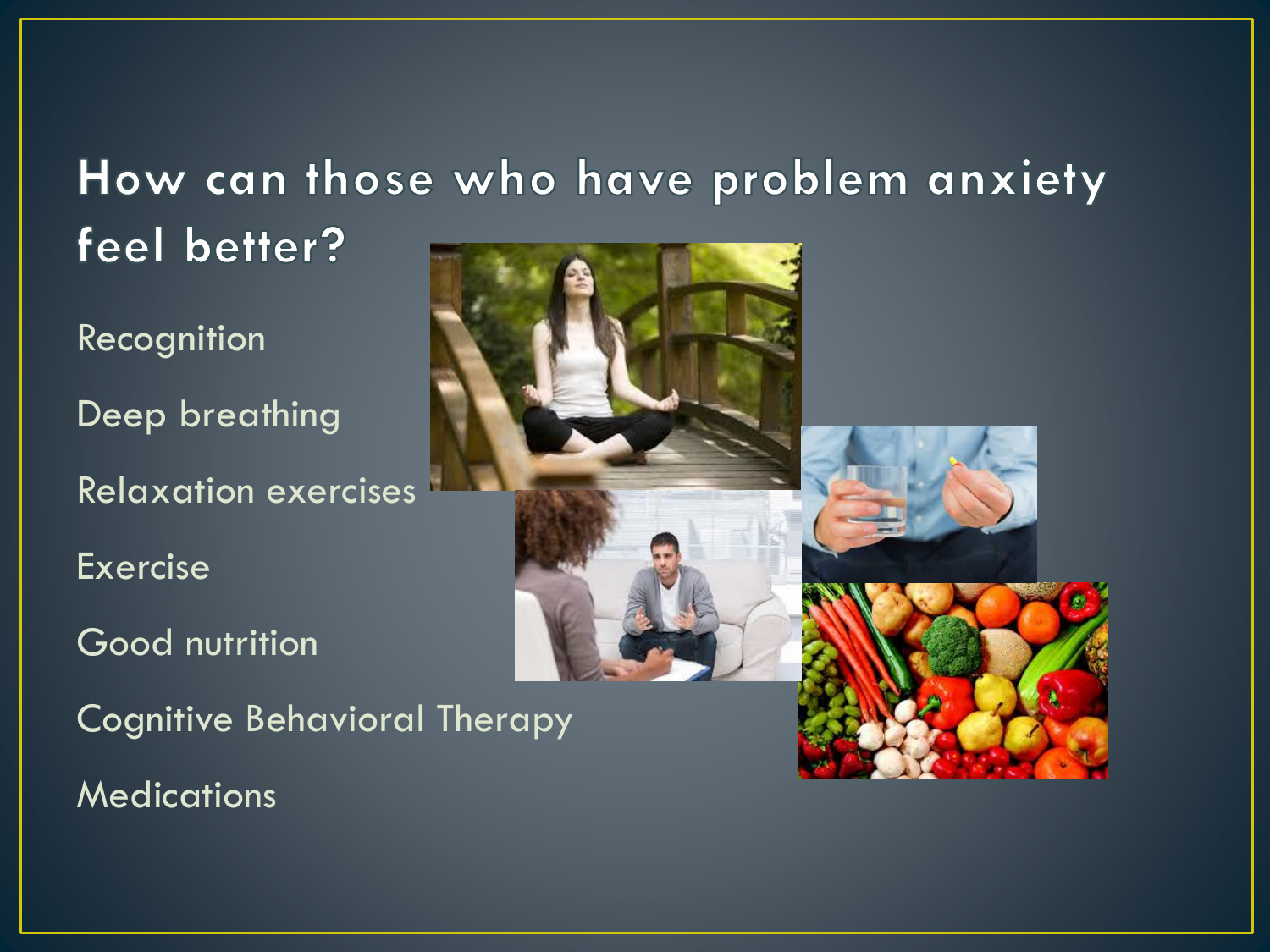### Resources - Local and Web-based

**Websites:**

- 1. Anxiety Disorders Association of America, [www.adaa.org](http://www.adaa.org)
- 2. Child Anxiety Network,

[www.childanxiety.net/Anxiety\\_Disorders.htm](http://www.childanxiety.net/Anxiety_Disorders.htm)

3. Prevalence and associations of anxiety disorders in adults with intellectual disabilities. K. A. Reid, E. Smiley and S.-A. Cooper (2011).*[Journal of Intellectual Disability Research, 55\(2\). pp. 172-](http://eprints.gla.ac.uk/view/journal_volume/Journal_of_Intellectual_Disability_Research.html) 181.*

4. Cognitive-Behavioral Intervention for People with Intellectual Disability and Anxiety Disorders. Dagnan & Jahoda (2006). *Journal of Applied Research in Intellectual Disabilities, 10, 91-97.*